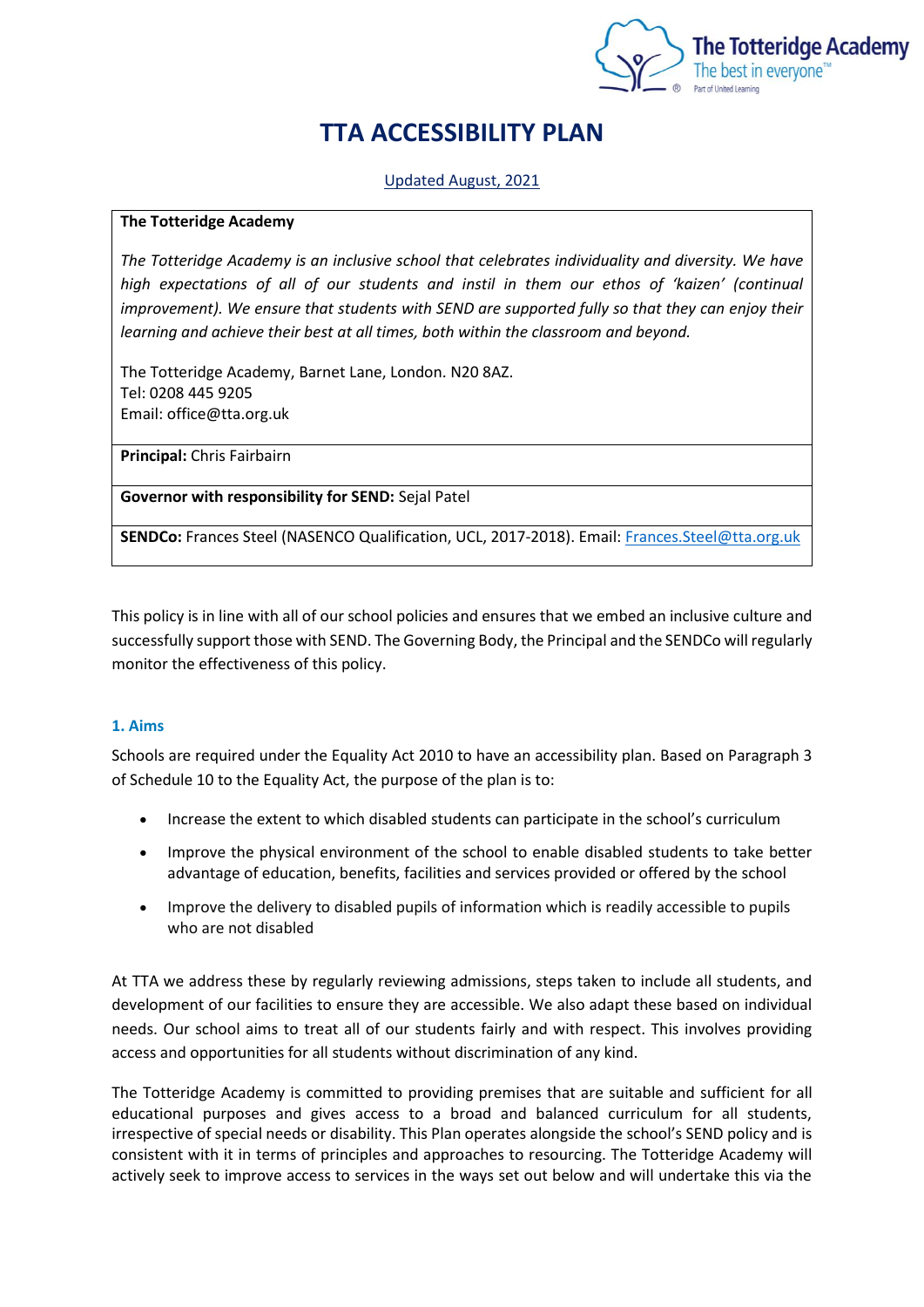

School Evaluation Form and Equality Objectives. These will be reviewed annually and updated to take account of improvements made, future resource availability and changing needs in the target areas.

The plan will be made available online on the school website, and paper copies are available upon request. Our school is also committed to ensuring staff are trained in equality issues with reference to the Equality Act 2010, including understanding disability issues. Our school's complaints procedure covers the accessibility plan. If you have any concerns relating to accessibility in school, this procedure sets out the process for raising these concerns.

## **2. Legislation and guidance**

This document meets the requirements of Schedule [10 of the Equality Act 2010](http://www.legislation.gov.uk/ukpga/2010/15/schedule/10) and the Department for Education (DfE) [guidance for schools on the Equality Act 2010.](https://www.gov.uk/government/publications/equality-act-2010-advice-for-schools) It also uses the [Special Educational](https://www.gov.uk/government/publications/send-code-of-practice-0-to-25)  [Needs and Disabilities Regulations](https://www.gov.uk/government/publications/send-code-of-practice-0-to-25) 2014. The Equality Act 2010 defines an individual as disabled if he or she has a physical or mental impairment that has a 'substantial' and 'long-term' adverse effect on his or her ability to undertake normal day to day activities.

Under the [Special Educational Needs and Disability \(SEND\) Code of Practice:](https://www.gov.uk/government/publications/send-code-of-practice-0-to-25) 0-25years, 'long-term' is defined as 'a year or more' and 'substantial' is defined as 'more than minor or trivial'. The definition includes sensory impairments such as those affecting sight or hearing, and long-term health conditions such as asthma, diabetes, epilepsy and cancer. Schools are required to make 'reasonable adjustments' for students with disabilities under the Equality Act 2010, to alleviate any substantial disadvantage that a disabled student faces in comparison with non-disabled students. This can include, for example, the provision of an auxiliary aid or adjustments to premises.

# **3. Action plan**

This action plan sets out the aims of our accessibility plan in accordance with the Equality Act 2010. The Totteridge Academy will:

- Ensure the curriculum is differentiated to meet the learning needs of students with Special Educational Needs and Disabilities and that target setting is effective and appropriate for these students.
- Make written material provided to all students in an appropriately presented form and adapted where necessary.
- Use specialist equipment as well as pictorial and oral formats where needed and with effective impact.
- Ensure that the learning environment is planned and monitored to maximise learning opportunities as well as participation for all of our students.
- Manage and improve the physical environment of the school's building and grounds to meet the needs of students with SEND currently on roll, as well as prospective students.
- Ensure the arrangements for the movement of students with SEND or restricted mobility are not hampered by the physical environment of the academy with adjustments being made when appropriate.
- Have a clear measure in place to ensure the safe and respectful evacuations of students with SEND/restricted mobility from the academy buildings in the event of an emergency.